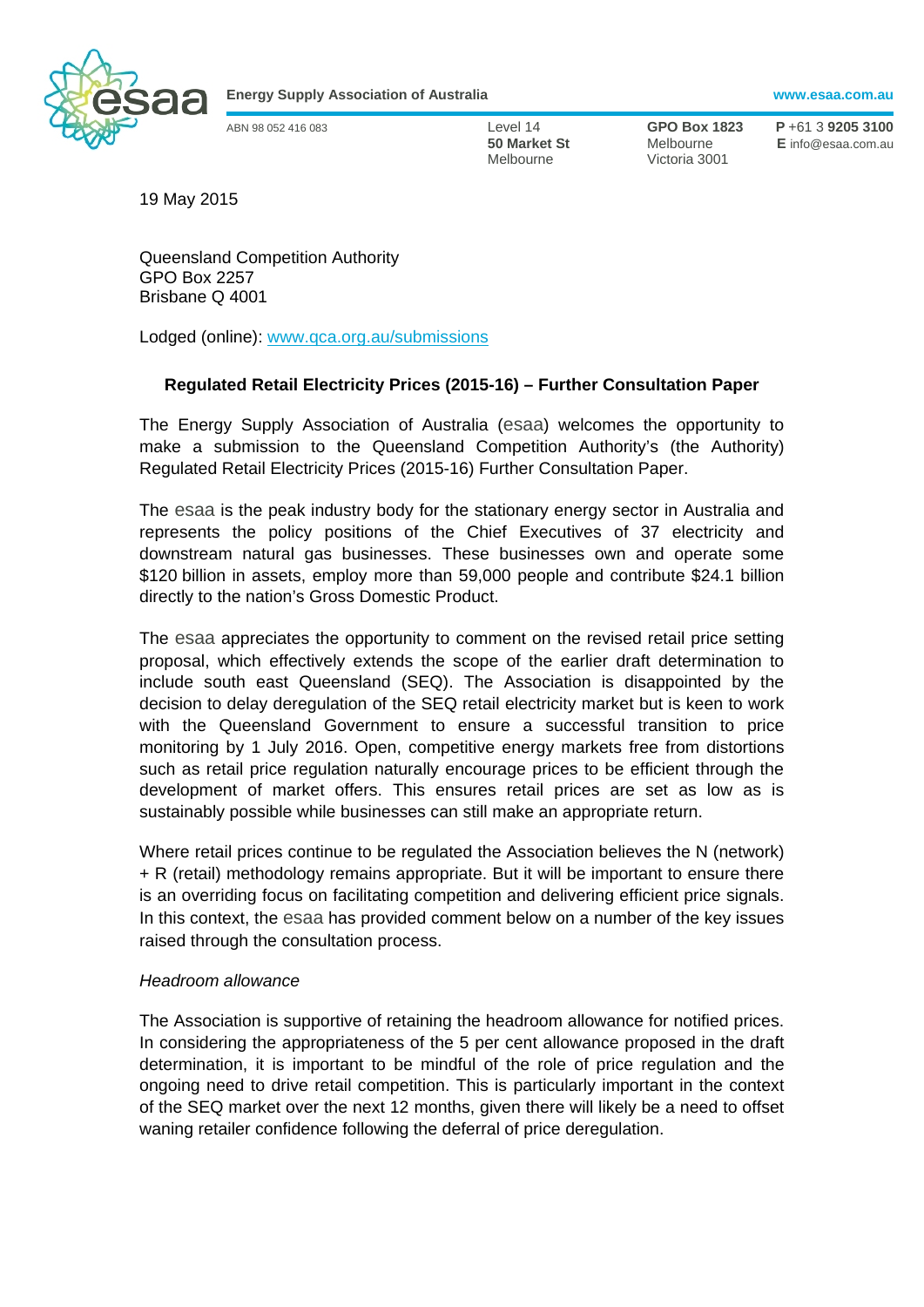It should also be noted that any reduction in the headroom allowance would also further increase the subsidy currently paid to regional Queensland consumers. The state's uniform tariff policy (UTP) subsidy has blown out significantly in recent years, with the cost estimated at \$655 million for 2014-15 and further increases anticipated.

### *Network costs and tariff structures for regional Queensland*

The state's UTP has delivered notified prices that are lower than the costs of supply for most regional customers. As a result, price signals are impeded and the ability of consumers to make rational decisions relating to energy consumption is diminished. Coupled with tariff structures that have historically been heavily biased toward high variable charges, this has implications for system utilisation and efficient investment in electricity supply infrastructure.

To address this issue, the Association considers retail tariffs in regional Queensland should be set at least in line with the lowest costs of NEM-connected regional Queensland (i.e. Ergon Energy's east pricing zone). The key benefits to this approach are more efficient pricing outcomes and a sustained reduction in the Queensland Government's exposure to high and variable subsidy costs.

To the extent this approach cannot be achieved for residential and small business customer tariffs, at a minimum, all tariff structures should be based on those in the Ergon Energy distribution area. The proposal to split each of the existing time-of-use tariffs (Tariff 12 and Tariff 22) into two tariffs – one based on Energex tariff structures for customers in SEQ and one based on Ergon Energy's tariff structures for customers in regional Queensland – is a positive step in this regard.

The Association understands the Authority's ability to address these issues is likely limited by the state's UTP and Ministerial Delegation as they are currently applied. In this respect, the Queensland Government has a critical role to play in continuing to progress key energy sector reforms in regional Queensland. This includes providing greater clarity around the objective of the UTP and ensuring it is applied in a way that delivers more cost-reflective price signals for consumers and enables competition to flourish.

#### *Wholesale energy costs*

In determining wholesale energy costs, the Association considers it important to be mindful of the uncertainties associated with such estimates. The cost of Large-scale Generation Certificates (LGC) is a perfect example in this regard. It has only been in recent months that industry and the market has gained confidence in policy makers agreeing to a forward target. This confidence has translated into higher trading volumes and a corresponding increase in the average LGC price above that observed over the past 12-months.

To this end, the esaa maintains a more appropriate methodology for determining wholesale energy costs is one that takes account of the different approaches to procuring wholesale electricity and recognises the longer term costs of generating electricity.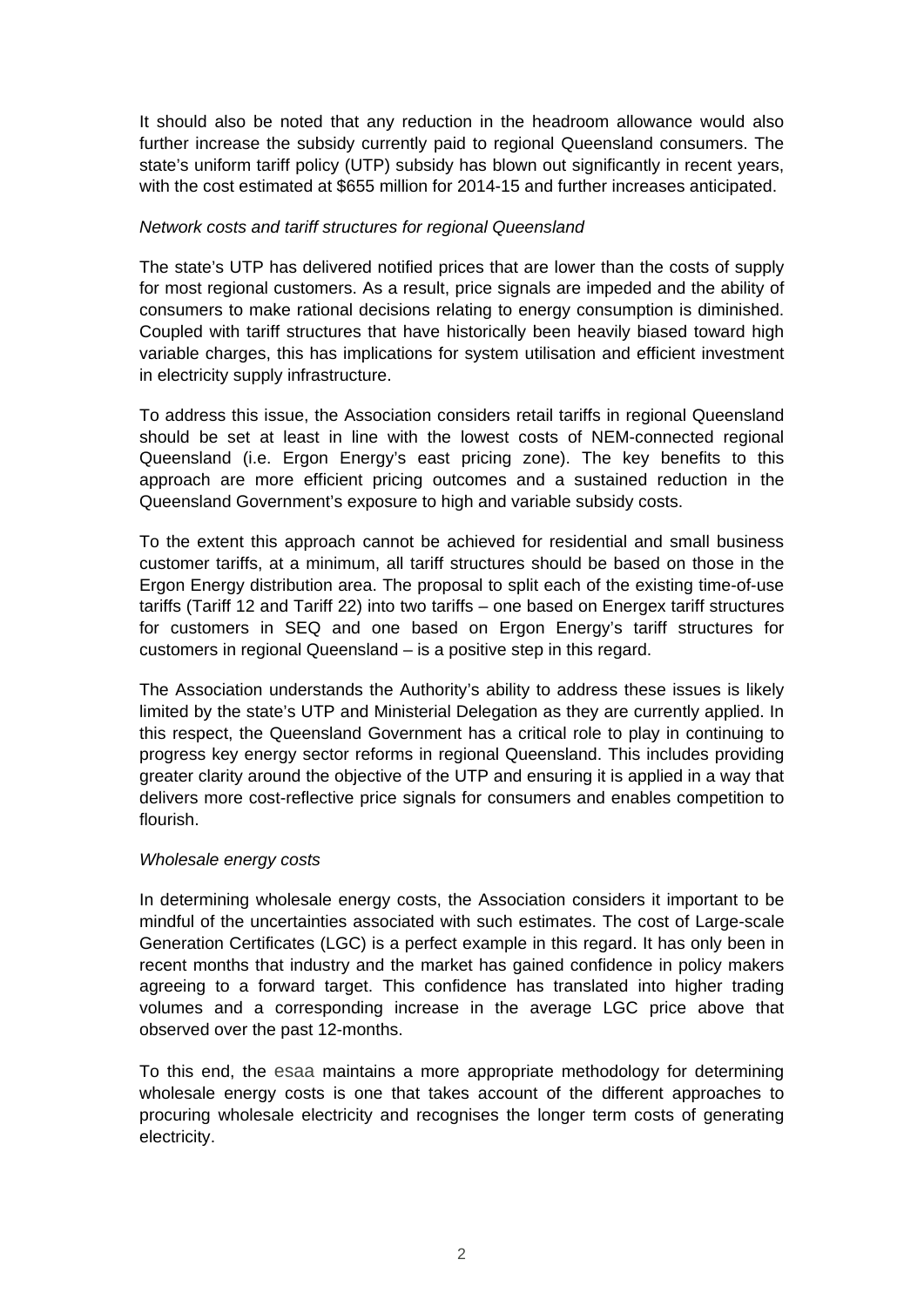### *Cost pass through arrangements*

The esaa is supportive of retaining a cost pass-through mechanism that allows for the recovery of costs incurred in previous regulatory periods, including differences in small-scale renewable energy scheme (SRES) costs. Requiring retail businesses to absorb costs that cannot be passed on creates financial pressure and adversely impacts the level of competition within the sector. Providing an opportunity for retailers to recover the efficient costs of uncontrollable events is therefore a prudent approach.

With regard to assessing the materiality of any cost pass-through event, the Association agrees with the Authority's position that no specific materiality threshold should be set. Materiality thresholds are highly subjective, particularly in isolation of other elements to which retailers are exposed. Given any change in costs will influence the ability of retailers to offer discounts below the regulated price to some degree, it is appropriate that applications for cost pass-through are assessed on their own merits.

## *Transitional arrangements*

It is essential to complete the rebalancing of the fixed and variable components of Tariff 11 to make it cost-reflective by 1 July 2015. While regulated prices in regional Queensland should ultimately be based on Ergon Energy's distribution costs and tariff structures, this rebalancing will help address the inequity of current tariff structures. It will also provide consumers with more incentive to consider switching to a cost-reflective time-of-use tariff, which is a more efficient tariff for shaping energy consumption patterns.

Consistent with this, the Association also supports the continued transition of obsolete tariffs to cost-reflective levels, noting that consideration should be given to updating tariff structures. This would require rebalancing the weightings of different tariff components/charges as well as transitioning the overall quantum of such tariffs to cost-reflective levels.

With respect to Tariff 41, it is understood Energex will be moving some customers with interval meters from a kW based tariff structure to a kVa based tariff structure. It will therefore be important for the Authority to publish notified prices that cover both tariff combinations in the final determination.

## *Treatment of metering costs*

As noted in the draft determination, the reclassification of type 6 metering services from standard control to alternative control from 1 July 2015 means metering charges will no longer be incorporated into notified prices. How these charges are passed through to customers' bills will now be a matter for retail businesses to determine through competitive market dynamics. This may result in a difference between the standing offer charges published by retail businesses and the notified price.

To avoid unnecessary confusion and assist with communicating this change, it would be beneficial for the final determination to note that: